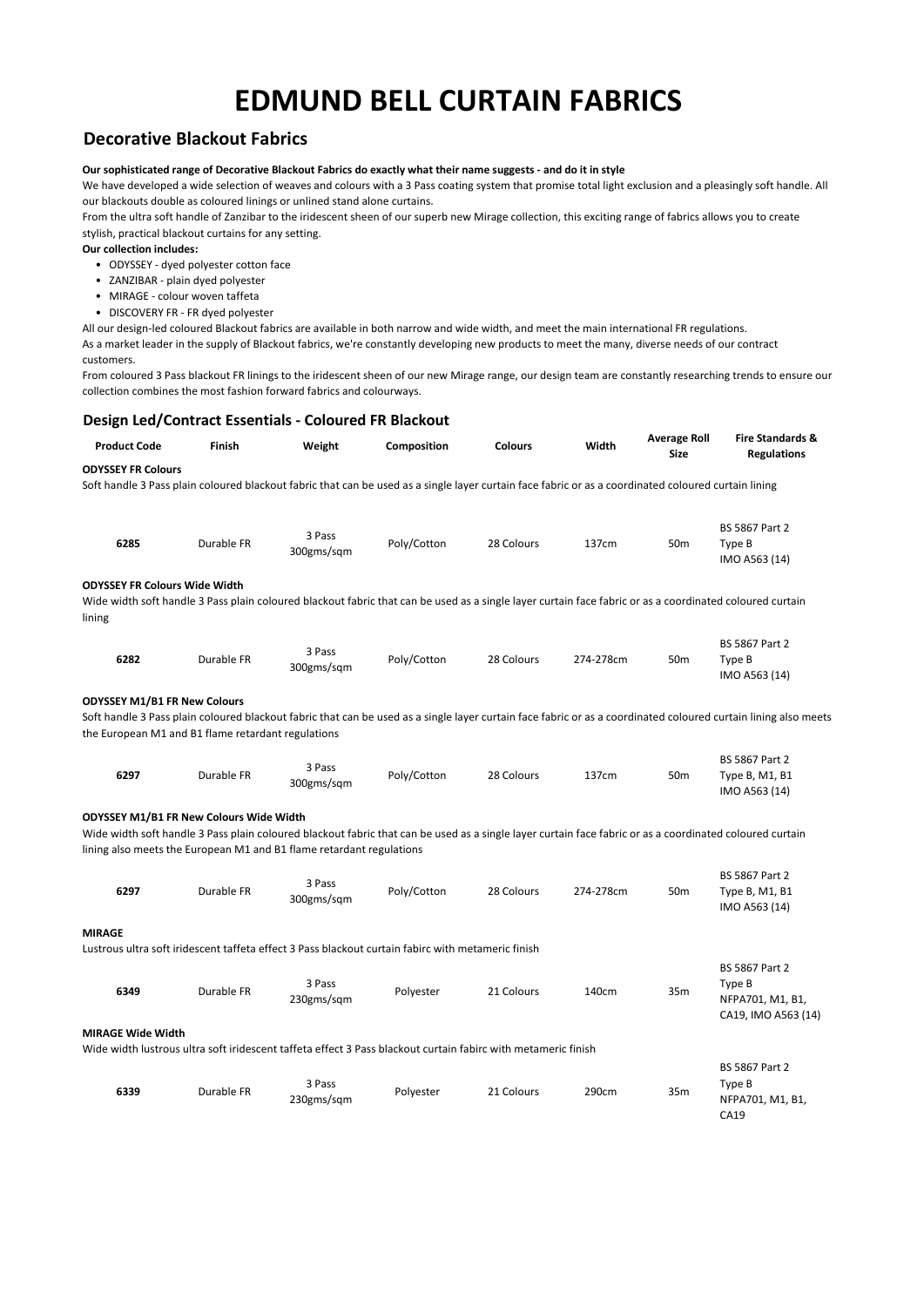#### **ZANZIBAR**

Ultra soft plain taffeta effect 3 Pass blackout curtain fabric with a gently lustrous finish

| 6949                                                    | Durable FR | 3 Pass<br>240gms/sqm                                                                                                                                  | Polyester | 24 Colours | 145cm | 35m             | <b>BS 5867 Part 2</b><br>Type B, B1<br>IMO A563 (14)                                                                                                        |
|---------------------------------------------------------|------------|-------------------------------------------------------------------------------------------------------------------------------------------------------|-----------|------------|-------|-----------------|-------------------------------------------------------------------------------------------------------------------------------------------------------------|
| <b>ZANZIBAR Wide Width</b>                              |            | Wide width ultra soft plain taffeta effect 3 Pass blackout curtain fabric with a gently lustrous finish                                               |           |            |       |                 |                                                                                                                                                             |
| 6951                                                    | Durable FR | 3 Pass<br>240gms/sqm                                                                                                                                  | Polyester | 24 Colours | 280cm | 35m             | <b>BS 5867 Part 2</b><br>Type B, B1<br>IMO A563 (14)                                                                                                        |
| <b>DISCOVERY</b><br>coordinated coloured curtain lining |            | 3 Pass blackout coating, stain repellent and meets international flame retardant standards. Can be used as a single layer curtain face fabric or as a |           |            |       |                 |                                                                                                                                                             |
| 6755                                                    | Durable FR | 3 Pass<br>410gms/sqm                                                                                                                                  | Polyester | 29 Colours | 140cm | 35 <sub>m</sub> | <b>BS 5867 Part 2B</b><br>IMO annex 1 part 7                                                                                                                |
| <b>DISCOVERY Wide Width</b>                             |            |                                                                                                                                                       |           |            |       |                 | Wide width 3 Pass blackout coating, stain repellent and meets international flame retardant standards. Can be used as a single layer curtain face fabric or |

as a coordinated coloured curtain lining

| 6750 | Durable FR | 3 Pass<br>410gms/sqm | Polyester | 29 Colours | 280cm | 35 <sub>m</sub> | <b>BS 5867 Part 2B</b><br>IMO annex 1 part 7 |
|------|------------|----------------------|-----------|------------|-------|-----------------|----------------------------------------------|
|------|------------|----------------------|-----------|------------|-------|-----------------|----------------------------------------------|

## **Dimout Flame Retardant Curtain Fabrics**

### **Edmund Bell offers the widest selection of Flame Retardant Dimout curtain fabrics in the contract market.**

Our plain and semi-plain woven materials are produced with a very dense weave in a range of opacities and price options, to suit the wide-ranging requirements of contract end users.

An extremely popular choice for hotels and universities, nursing homes, hospitals and wherever the need exists to exclude as much light as possible without hanging additional curtains, whilst still having flame retardant properties within the fabric. They can be used as a decorative window covering or form part of an overall interior design scheme.

#### **Our collection includes:**

- SATURN textured colour woven
- VENUS soft handle plain weave 150cm
- VENUS soft handle plain weave 300cm
- ACCOLADE semi matt twill weave
- ORION semi matt plain weave
- ACCOLADE ENCORE soft sheen twill weave
- MERCURY textured plain
- ENIGMA richly textured plain 300cm
- ATMOSPHERE high textured woven

#### **Dimout FR**

| <b>Product Code</b>                                                                          | Finish     | Weight     | Composition    | <b>Colours</b> | Width | <b>Average Roll</b><br><b>Size</b> | <b>Fire Standards &amp;</b><br><b>Regulations</b> |
|----------------------------------------------------------------------------------------------|------------|------------|----------------|----------------|-------|------------------------------------|---------------------------------------------------|
| <b>SATURN</b>                                                                                |            |            |                |                |       |                                    |                                                   |
| Colour woven textured heavy weight flame retardant dimout curtain fabric                     |            |            |                |                |       |                                    |                                                   |
| 6997                                                                                         | <b>IFR</b> | 300gms/sqm | 100% Polyester | 21 Colours     | 150cm | 50 <sub>m</sub>                    | BS 5867 Part 2<br>Type B<br>IMO A563 (14)         |
| <b>VENUS</b>                                                                                 |            |            |                |                |       |                                    |                                                   |
| Soft handle plain dyed flame retardant dimout curtain fabric                                 |            |            |                |                |       |                                    |                                                   |
| 6904                                                                                         | <b>IFR</b> | 237gms/sqm | 100% Polyester | 36 Colours     | 150cm | 50 <sub>m</sub>                    | <b>BS 5867 Part 2</b><br>Type B<br>IMO A563 (14)  |
| <b>VENUS WIDE</b><br>Wide width soft handle plain dyed flame retardant dimout curtain fabric |            |            |                |                |       |                                    |                                                   |
| 6905                                                                                         | <b>IFR</b> | 237gms/sqm | 100% Polyester | 36 Colours     | 300cm | 30 <sub>m</sub>                    | BS 5867 Part 2<br>Type B<br>IMO A563 (14)         |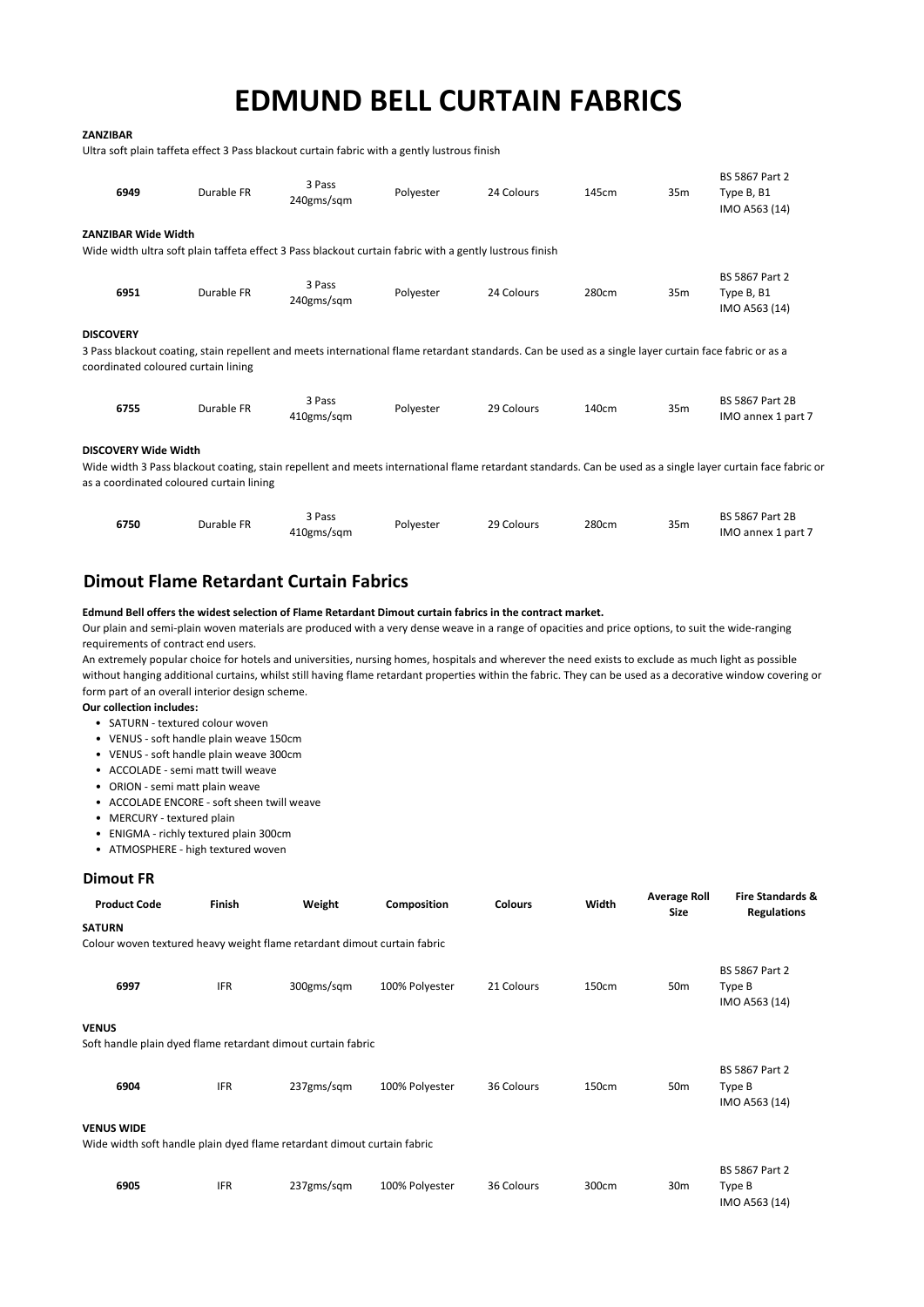| <b>ENIGMA</b>                                                                                              |                |                               |                                                                                   |                |       |                             |                                                                 |  |
|------------------------------------------------------------------------------------------------------------|----------------|-------------------------------|-----------------------------------------------------------------------------------|----------------|-------|-----------------------------|-----------------------------------------------------------------|--|
| Richly textured weave piece dyed flame retardant dimout curtain fabric                                     |                |                               |                                                                                   |                |       |                             |                                                                 |  |
| 6974                                                                                                       | <b>IFR</b>     | 295gms/sqm                    | 100% Polyester                                                                    | 29 Colours     | 150cm | 50 <sub>m</sub>             | M1, CA19, BS 5867<br>Part 2, Type B, NFPA<br>701, IMO A563 (14) |  |
| <b>ENIGMA Wide Width</b>                                                                                   |                |                               | Wide width richly textured weave piece dyed flame retardant dimout curtain fabric |                |       |                             |                                                                 |  |
| 6974                                                                                                       | <b>IFR</b>     | 295gms/sqm                    | 100% Polyester                                                                    | 29 Colours     | 300cm | 50 <sub>m</sub>             | M1, CA19, BS 5867<br>Part 2, Type B, NFPA<br>701, IMO A563 (14) |  |
| <b>ACCOLADE</b><br>Semi matt finish twill weave flame retardant dimout curtain fabric                      |                |                               |                                                                                   |                |       |                             |                                                                 |  |
| 6287                                                                                                       | Durable FR     | 295gms/sqm                    | Modacrylic/<br>Polyester                                                          | 24 Colours     | 127cm | 50 <sub>m</sub>             | BS 5867 Part 2<br>Type B                                        |  |
| <b>ACCOLADE ENCORE</b><br>Soft sheen twill weave flame retardant dimut curtain fabric                      |                |                               |                                                                                   |                |       |                             |                                                                 |  |
| 6289                                                                                                       | Durable FR     | 285gms/sqm                    | 100% Polyester                                                                    | 11 Colours     | 150cm | 50 <sub>m</sub>             | BS 5867 Part 2<br>Type B                                        |  |
| <b>ORION</b><br>Semi matt finish plain weave flame retardant dimout curtain fabric                         |                |                               |                                                                                   |                |       |                             |                                                                 |  |
| 6902                                                                                                       | Durable FR     | 240gms/sqm                    | 100% Polyester                                                                    | 21 Colours     | 150cm | 50 <sub>m</sub>             | BS 5867 Part 2<br>Type B                                        |  |
| <b>MERCURY</b><br>Textured weave piece dyed flame retardant dimout curtain fabric                          |                |                               |                                                                                   |                |       |                             |                                                                 |  |
| 6995                                                                                                       | Durable FR     | 295gms/sqm                    | 100% Polyester                                                                    | 16 Colours     | 150cm | 50 <sub>m</sub>             | BS 5867 Part 2<br>Type B                                        |  |
| <b>ATMOSPHERE</b><br>High textured woven dimout with a very dense weave                                    |                |                               |                                                                                   |                |       |                             |                                                                 |  |
| 7003                                                                                                       | Inherent FR    | 385gms/sqm                    | 100% Polyester                                                                    | 27 Colours     | 145cm | 30 <sub>m</sub>             | BS 5867 Part 2C, M1,<br>B1, IMO A563 (14)                       |  |
| <b>ATMOSPHERE Wide Width</b><br>Wide width high textured woven dimout with a very dense weave              |                |                               |                                                                                   |                |       |                             |                                                                 |  |
| 7000                                                                                                       | Inherent FR    | 385gms/sqm                    | 100% Polyester                                                                    | 27 Colours     | 290cm | 30m                         | BS 5867 Part 2C, M1,<br>B1, IMO A563 (14)                       |  |
| <b>Bolton Twill</b>                                                                                        |                |                               |                                                                                   |                |       |                             |                                                                 |  |
| <b>Product Code</b>                                                                                        | Finish         | Weight                        | Composition                                                                       | <b>Colours</b> | Width | <b>Average Roll</b><br>Size | Fire Standards &<br><b>Regulations</b>                          |  |
| <b>BOLTON TWILL FR</b><br>Traditional twill dimout fabric that can be used either as face or lining fabric |                |                               |                                                                                   |                |       |                             |                                                                 |  |
| 4537                                                                                                       | Non Durable FR | 2/1 twill weave<br>240gms/sqm | 100% Cotton                                                                       | <b>Black</b>   | 122cm | 50 <sub>m</sub>             | BS 5867 Part 2<br>Type B<br>Re-treat if wetted in<br>any way    |  |